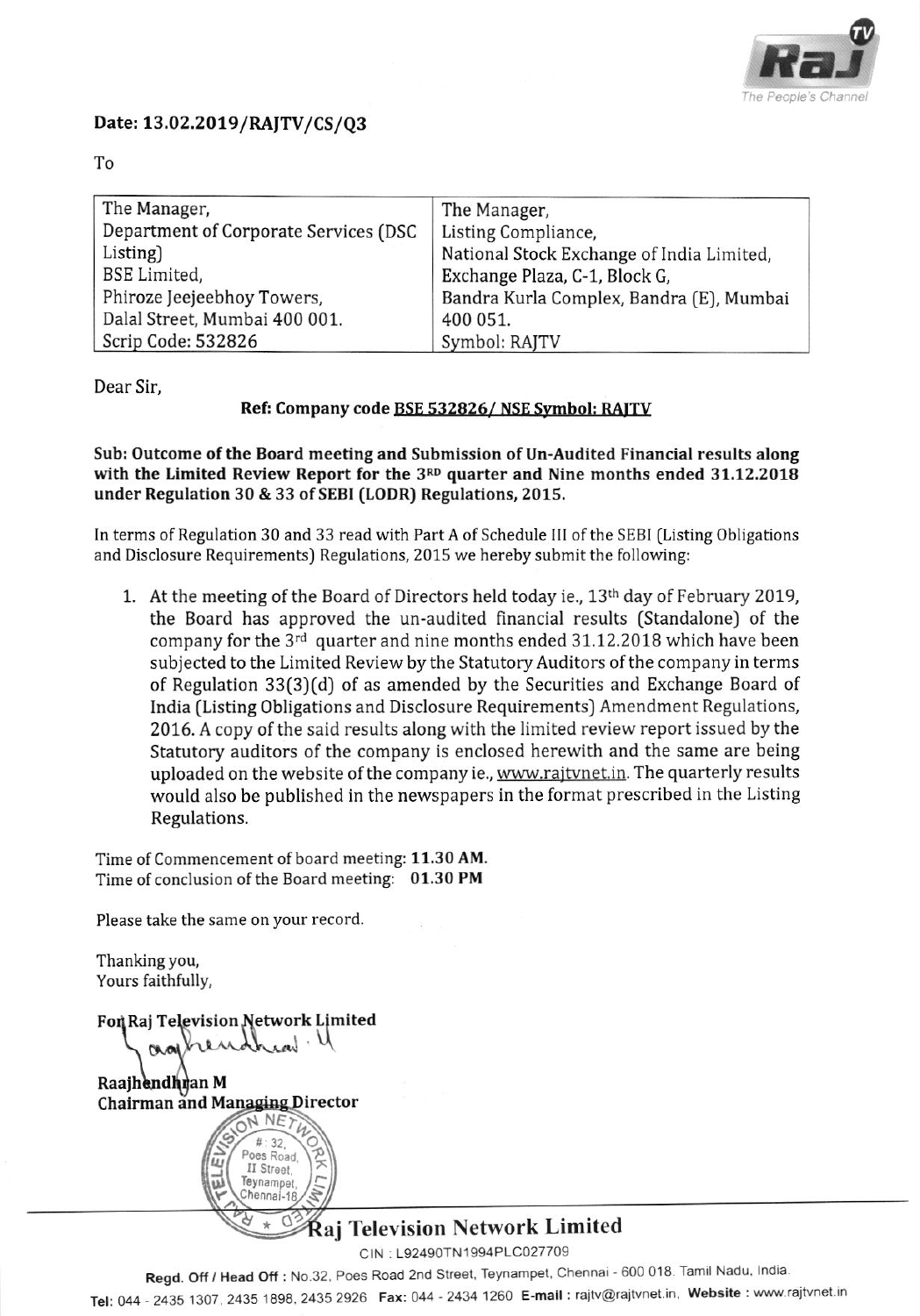

|                                                                                                              | RAJ TELEVISION NETWORK LIMITED                                            |                                                             |                                                              |                                                                 |                                                         |                                                                |                                  |  |  |  |  |
|--------------------------------------------------------------------------------------------------------------|---------------------------------------------------------------------------|-------------------------------------------------------------|--------------------------------------------------------------|-----------------------------------------------------------------|---------------------------------------------------------|----------------------------------------------------------------|----------------------------------|--|--|--|--|
|                                                                                                              | No. 32, Poes Road, Second Street, Teynampet, Chennai, Tamil Nadu - 600018 |                                                             |                                                              |                                                                 |                                                         |                                                                |                                  |  |  |  |  |
| Standalone Statement of Unaudited Financial Results for the Quarter and Nine Months Ended 31st December 2018 |                                                                           |                                                             |                                                              |                                                                 |                                                         |                                                                |                                  |  |  |  |  |
| Rupees in Lakhs Except EPS And Share Holding Data                                                            |                                                                           |                                                             |                                                              |                                                                 |                                                         |                                                                |                                  |  |  |  |  |
| <b>Particulars</b>                                                                                           |                                                                           | For the<br><b>Quarter Ended</b><br>31st<br>December<br>2018 | For the Quarter<br><b>Ended</b><br>30th<br>September<br>2018 | For the<br><b>Quarter Ended</b><br><b>31st December</b><br>2017 | <b>For the Period</b><br>ended<br>31st December<br>2018 | <b>For the Period</b><br>ended<br><b>31st December</b><br>2017 | Year ended<br>31st March<br>2018 |  |  |  |  |
|                                                                                                              |                                                                           | <b>Unaudited</b>                                            |                                                              | <b>Unaudited</b>                                                |                                                         | <b>Audited</b>                                                 |                                  |  |  |  |  |
| 1.                                                                                                           | Revenue from operations                                                   | 1,607.12                                                    | 1,269.26                                                     | 1,523.74                                                        | 3,939.82                                                | 4,229.58                                                       | 6,157.48                         |  |  |  |  |
| Π.                                                                                                           | Other income                                                              | 101.09                                                      | 3.05                                                         | 2.23                                                            | 122.85                                                  | 173.18                                                         | 182.76                           |  |  |  |  |
| Ш.                                                                                                           | Total Revenue (I + II)                                                    | 1,708.21                                                    | 1,272.31                                                     | 1,525.97                                                        | 4,062.67                                                | 4,402.76                                                       | 6,340.25                         |  |  |  |  |
| IV.                                                                                                          | <b>Expenses:</b>                                                          |                                                             |                                                              |                                                                 |                                                         |                                                                |                                  |  |  |  |  |
|                                                                                                              | Cost of Revenue                                                           | 382.76                                                      | 347.58                                                       | 336.93                                                          | 1,463.53                                                | 1,171.95                                                       | 1,642.89                         |  |  |  |  |
|                                                                                                              | Employee benefits expense                                                 | 492.37                                                      | 508.23                                                       | 637.69                                                          | 1,571.82                                                | 1,709.78                                                       | 2,278.95                         |  |  |  |  |
|                                                                                                              | <b>Finance costs</b>                                                      | 116.19                                                      | 132.66                                                       | 151.92                                                          | 380.94                                                  | 401.52                                                         | 543.12                           |  |  |  |  |
|                                                                                                              | Depreciation and amortization<br>expenses                                 | 134.98                                                      | 166.40                                                       | 172.26                                                          | 467.39                                                  | 577.75                                                         | 669.42                           |  |  |  |  |
|                                                                                                              | Other expenses                                                            | 196.73                                                      | 230.52                                                       | 220.67                                                          | 663.56                                                  | 1,196.90                                                       | 1,201.85                         |  |  |  |  |
|                                                                                                              | <b>Total expenses</b>                                                     | 1,323.03                                                    | 1,385.38                                                     | 1,519.47                                                        | 4,547.23                                                | 5,057.89                                                       | 6,336.24                         |  |  |  |  |
| v.                                                                                                           | Profit / (Loss) Before Tax                                                | 385.18                                                      | (113.08)                                                     | 6.50                                                            | (484.56)                                                | (655.13)                                                       | 4.01                             |  |  |  |  |
| VI                                                                                                           | Tax expense:                                                              |                                                             |                                                              |                                                                 |                                                         |                                                                |                                  |  |  |  |  |
|                                                                                                              | (1) Current tax                                                           |                                                             |                                                              | ٠                                                               |                                                         |                                                                |                                  |  |  |  |  |
|                                                                                                              | (2) MAT Credit                                                            |                                                             |                                                              |                                                                 |                                                         |                                                                |                                  |  |  |  |  |
|                                                                                                              | (3) Deferred tax                                                          | (4.58)                                                      | (9.13)                                                       | (8.51)                                                          | (132.31)                                                | (214.03)                                                       | 141.26                           |  |  |  |  |
| VII                                                                                                          | Net Profit / (Loss) for the<br>period                                     | 389.76                                                      | (103.94)                                                     | 15.01                                                           | (352.26)                                                | (441.10)                                                       | (137.25)                         |  |  |  |  |
|                                                                                                              | Other Comprehensive Income                                                |                                                             |                                                              |                                                                 |                                                         |                                                                |                                  |  |  |  |  |
| VIII                                                                                                         | (Net of Taxes)                                                            | 389.76                                                      | (103.94)                                                     | 15.01                                                           | (352.26)                                                | (441.10)                                                       | (137.25)                         |  |  |  |  |
| IX                                                                                                           | <b>Total Comprehensive Income</b>                                         |                                                             |                                                              |                                                                 |                                                         |                                                                |                                  |  |  |  |  |
| X                                                                                                            | Earnings per equity share:                                                | 0.75                                                        | (0.20)                                                       | 0.03                                                            | (0.68)                                                  | (0.85)                                                         | (0.26)                           |  |  |  |  |
|                                                                                                              | (1) Basic                                                                 |                                                             |                                                              |                                                                 |                                                         |                                                                |                                  |  |  |  |  |
|                                                                                                              | (2) Diluted                                                               | 0.75                                                        | (0.20)                                                       | 0.03                                                            | (0.68)                                                  | (0.85)                                                         | (0.26)                           |  |  |  |  |

For RAJ TELEVISION NETWORK LIMITED ashend Managing Director



# Raj Television Network Limited

CIN: L92490TN1994PLC027709

Regd. Off / Head Off: No.32, Poes Road 2nd Street, Teynampet, Chennai - 600 018. Tamil Nadu, India.

Tel: 044 - 2435 1307, 2435 1898, 2435 2926 Fax: 044 - 2434 1260 E-mail : rajtv@rajtvnet.in, Website : www.rajtvnet.in